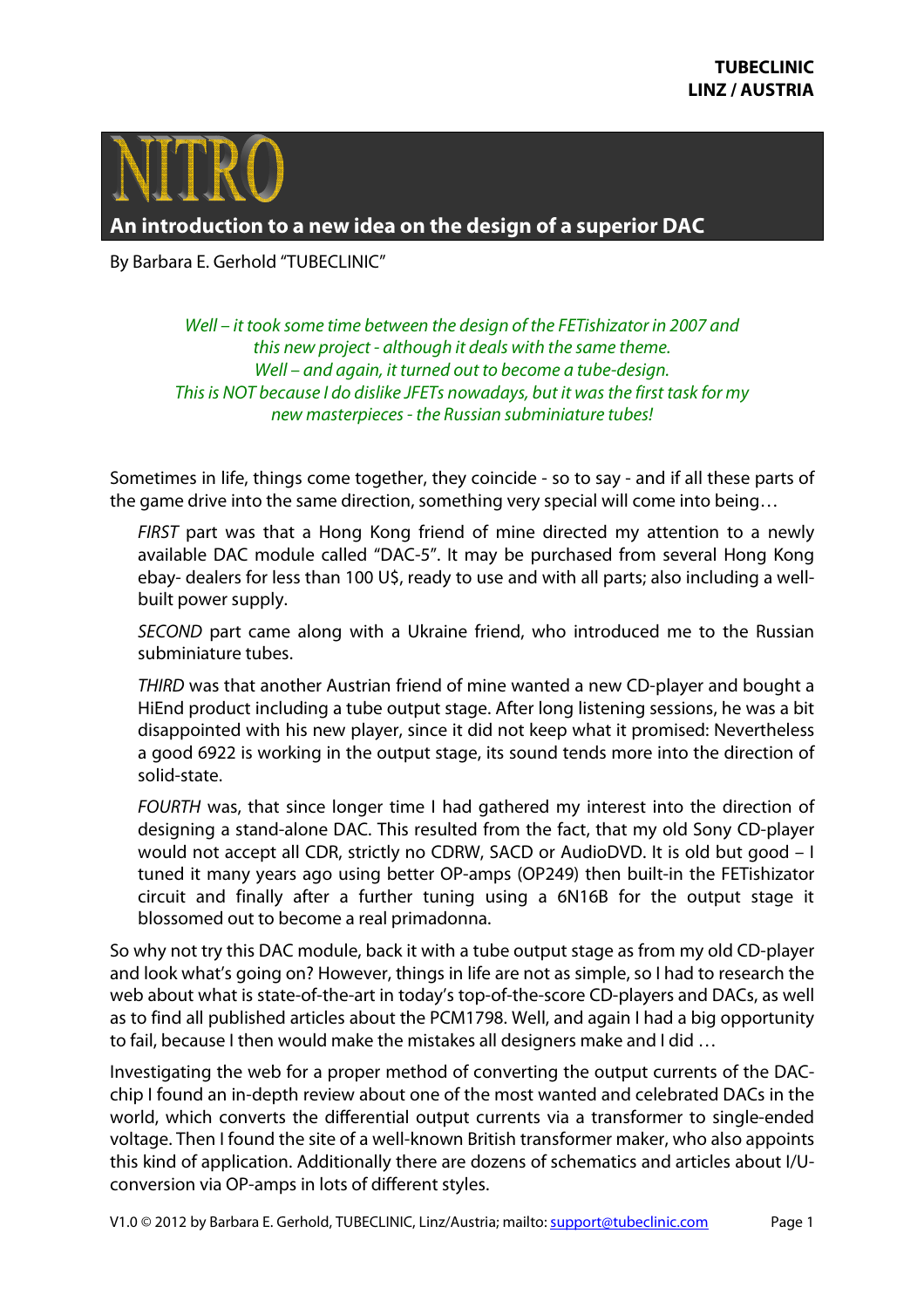Therefore, I tried in the first, what I received originally from the HK dealer: There is a differential output stage using three AD871, very good in resolution, but bad in sound – clear but nasty solid state sound - far, far away from vinyl's performance. Changing the OPamps for some other types and brands gave the same result: Solid-state sound but with some different colorings.

Now I had to try the transformer method: In the meantime, my transformers had come and I disconnected all parts in direct touch with the differential current outputs and pulled the OP-amps. Well I found sound a little bit better, but again this nasty solid-state sound – with a tube-only stage in behind? How is this possible? Is solid-state sound a product of solidstate elements or is there somewhat else? …

… for to make a long researcher's story a bit shorter: I found out that all mentioned methods do the same: They kill even order harmonics … I should have known in before, but the research of the web and studying all these reviews left me brain-washed, anyhow …

Using a digital signal synthesizer program, I strictly numerically distilled a 32-bit/192kHz sine wave of 440Hz with a defined additional portion of 20% of the first harmonic ( $k2 =$ 880Hz). After I sampled it down to 16-bit/44,1kHz and burnt it to a CD, I could clearly see on my scope the hunchback on the positive half-wave and the dent on the negative halfwave, when looking at the primary winding of the transformer. A look at the secondary side showed me, that it is was nearly deleted. Also, a balanced transformer builds a differential system. A final measurement with a spectrum analyzer gave me the true value: Only short of 1% of the former 20% left… The transformer treats k2 as if it was a common mode signal!

Counter-test -> I did the same, but added 20% of k3 (second harmonic, 1,32kHz). It stayed as I already proposed; odd order harmonics will not be subtracted, but added. Awful, anyway!

Can you imagine, what this means to the playback of recorded music? All these sophisticated subtleties of recorded live sound -> gone! This is where this nasty solid-state sound derives from: From either a generic differential system or the use of high NFB, which in fact is also nothing else but a differential system.

*It is the same mistake all designers make: As if I wrote in my article about "Speakers and SET", balanced or differential systems delete even order harmonics! Well and the more precisely a differential system works, the closer to theory this subtraction will be!<sup>1</sup>*

## OK - what to do?

 $\overline{a}$ 

- $\triangleright$  Use only one of the current outputs and send it directly to the tube output stage via resistive I/U-conversion? -> *Good tube sound but bad resolution and bad noise floor induced by straying RF components.*
- Load both outputs the same way, but will only use one? -> *Same as above, but with improved resolution.*

<sup>1</sup> You may download this article from this website. You may also download three mp3 of my test signals (10"). Then you have to convert them to <wave> format and afterwards you can burn them to a CD. The mp3 is a bit less in quality, but you may use it well if you wanted to relocate my findings. Have an ear on the several colorings of the mp3 – all three show the same basic tone of 440Hz and the same -3dB volume. Also keep an eye on the scope, if the output looks like the input you walk right …